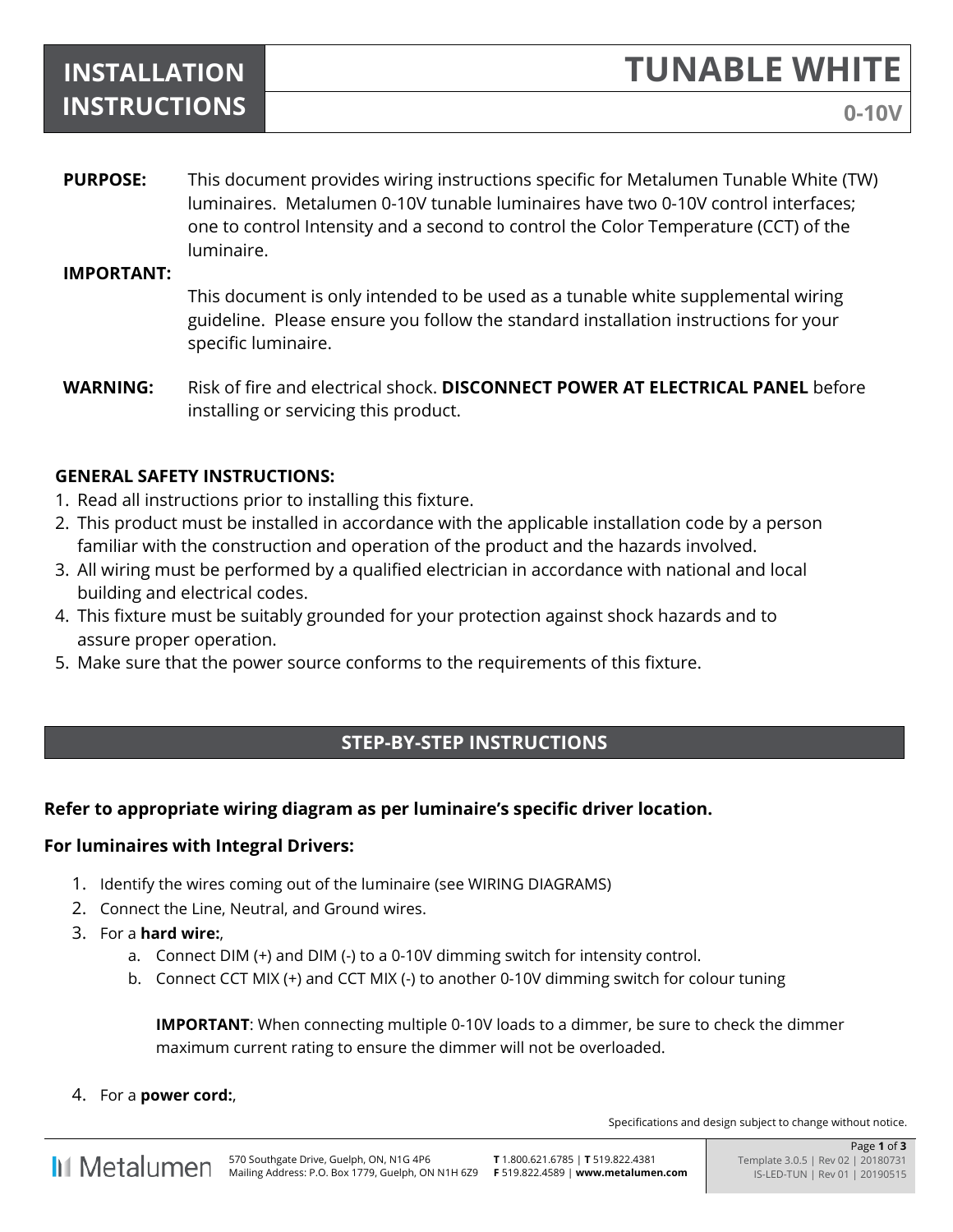- a. connect DIM (+) and DIM (-)/CCT Mix (-) to a 0-10V dimming switch for intensity control.
- b. Connect CCT MIX (+) and DIM (-)/CCT MIX (-) to another 0-10V dimming switch for colour tuning

#### **For luminaires with Remote Drivers (BB Box):**

#### **Connections To Remote Driver BB Box/Enclosure:**

- 1. Identify the wires coming out of the remote driver enclosure (see WIRING DIAGRAMS)
- 2. Connect the Line, Neutral, and Ground wires.
- 3. For a **hard wire:**,
	- a. Connect DIM (+) and DIM (-) to a 0-10V dimming switch for intensity control.
	- b. Connect CCT MIX (+) and CCT MIX (-) to another 0-10V dimming switch for colour tuning

**IMPORTANT**: When connecting multiple 0-10V loads to a dimmer, be sure to check the dimmer maximum current rating to ensure the dimmer will not be overloaded.

- 4. For a **power cord:**,
	- a. Connect DIM (+) and DIM (-)/CCT Mix (-) to a 0-10V dimming switch for intensity control.
	- b. Connect CCT MIX (+) and DIM (-)/CCT MIX (-) to another 0-10V dimming switch for colour tuning

#### **Connections From Remote Driver BB Box/Enclosure To The Luminaire:**

1. Match and connect the wires between the remote driver and the fixture as per wiring diagrams.